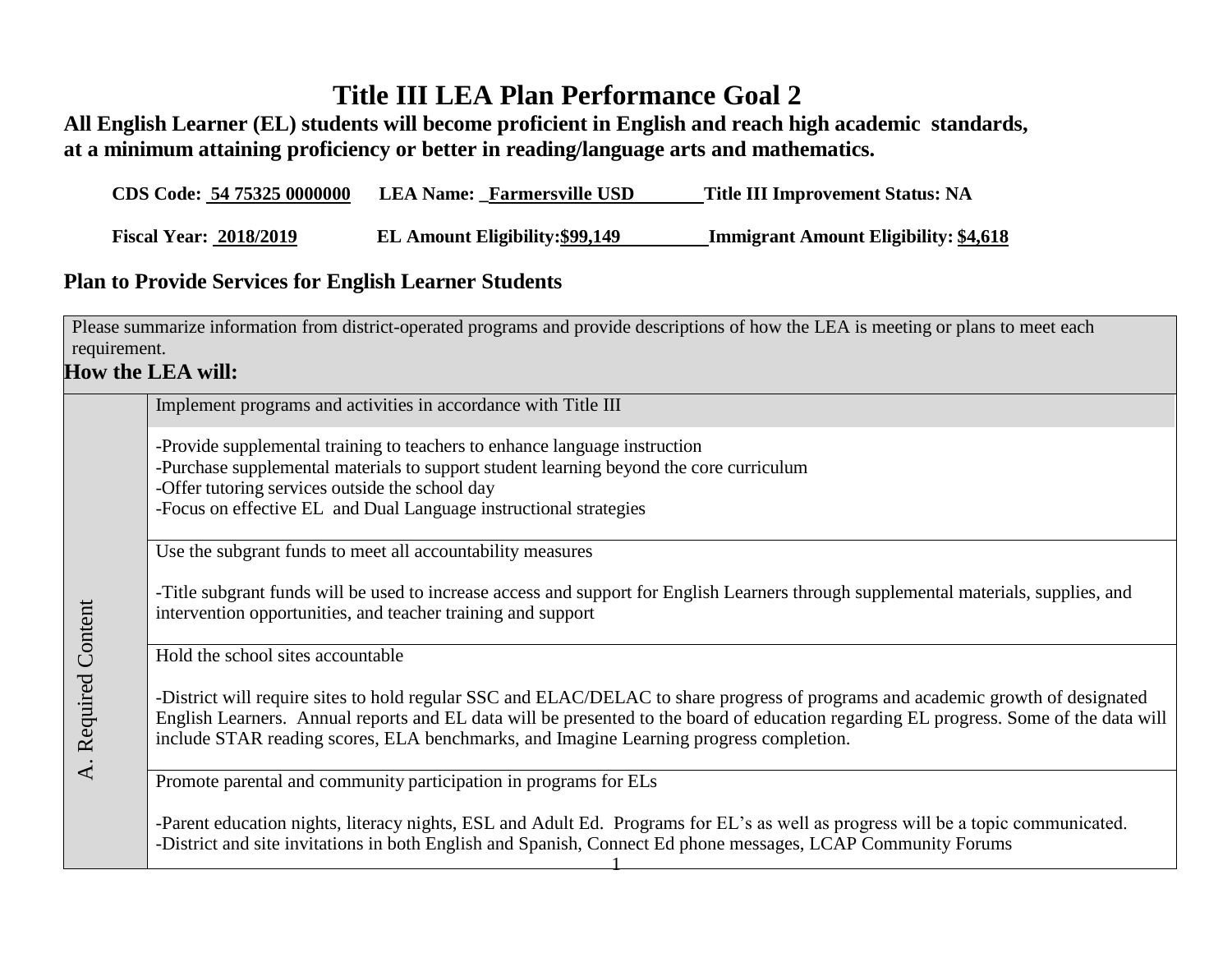|                                                                                                                                   |                                                                                                                                  | Persons                     | Related                             | Estimated   | Funding                |  |  |
|-----------------------------------------------------------------------------------------------------------------------------------|----------------------------------------------------------------------------------------------------------------------------------|-----------------------------|-------------------------------------|-------------|------------------------|--|--|
|                                                                                                                                   |                                                                                                                                  | Involved/                   | Expenditures                        | Cost        | Source                 |  |  |
|                                                                                                                                   |                                                                                                                                  | Timeline                    |                                     |             | (EL,                   |  |  |
|                                                                                                                                   | How the LEA will:                                                                                                                |                             |                                     |             | Immigrant,             |  |  |
|                                                                                                                                   |                                                                                                                                  |                             |                                     |             | or other)              |  |  |
|                                                                                                                                   | Provide high quality language instruction                                                                                        | Academic                    | Training and                        |             |                        |  |  |
|                                                                                                                                   |                                                                                                                                  | Coaches,                    | <b>Instructional Coaching</b>       |             |                        |  |  |
|                                                                                                                                   | -Effective instructional practices along with the focus on                                                                       | Coordinator of              |                                     | \$600,000   | LCFF, S&C              |  |  |
|                                                                                                                                   | language acquisition will be a priority. Ongoing instructional                                                                   | <b>EL Services</b>          |                                     |             |                        |  |  |
|                                                                                                                                   | TCOE coaching and training with emphasis on EL practices.                                                                        | 2018-2019                   |                                     |             |                        |  |  |
|                                                                                                                                   | Provide high quality professional development                                                                                    |                             |                                     |             |                        |  |  |
|                                                                                                                                   |                                                                                                                                  | Academic                    |                                     |             |                        |  |  |
|                                                                                                                                   | 1. Provide professional development targeting Designated,                                                                        | Coaches, DL                 | $1.SupplementalTraining 1.$ \$5,000 |             | <b>Title III Funds</b> |  |  |
| Required<br>Content                                                                                                               | Integrated ELD delivery, and Dual Language strategies                                                                            | <b>Teachers</b>             |                                     |             |                        |  |  |
|                                                                                                                                   |                                                                                                                                  |                             | 2.Instructional                     |             | LCFF, S&C              |  |  |
|                                                                                                                                   | 2. Instructional coaching EL/SDAIE strategies                                                                                    | Coordinator of              | Coaching                            | 2.\$600,000 | Funds                  |  |  |
|                                                                                                                                   |                                                                                                                                  | <b>EL Services</b>          |                                     |             |                        |  |  |
| $\overline{\mathbf{m}}$                                                                                                           | Consultation and training with TCOE<br>3.                                                                                        |                             | 3.TCOE                              | 3.\$120,000 | Title III,             |  |  |
|                                                                                                                                   |                                                                                                                                  | Consultants                 |                                     |             | Title I PD             |  |  |
|                                                                                                                                   |                                                                                                                                  | 2018-2019                   |                                     |             |                        |  |  |
|                                                                                                                                   | <b>Goal 2 Improvement Plan Addendum* (IPA) for items A-B:</b>                                                                    |                             |                                     |             |                        |  |  |
|                                                                                                                                   |                                                                                                                                  |                             |                                     |             |                        |  |  |
|                                                                                                                                   |                                                                                                                                  |                             |                                     |             |                        |  |  |
|                                                                                                                                   | for Year 2<br><b>C. Required</b><br>Please describe the factors contributing to failure to meet desired accountability measures. |                             |                                     |             |                        |  |  |
|                                                                                                                                   |                                                                                                                                  |                             |                                     |             |                        |  |  |
|                                                                                                                                   |                                                                                                                                  |                             |                                     |             |                        |  |  |
|                                                                                                                                   |                                                                                                                                  |                             |                                     |             |                        |  |  |
|                                                                                                                                   | <b>Goal 2 IPA* for items A-B:</b>                                                                                                |                             |                                     |             |                        |  |  |
|                                                                                                                                   |                                                                                                                                  |                             |                                     |             |                        |  |  |
|                                                                                                                                   | Please describe the factors contributing to failure to meet desired accountability measures.                                     |                             |                                     |             |                        |  |  |
| -Language instruction is low rigor, lack of consistency with daily instruction in Designated and Integrated ELD across all grades |                                                                                                                                  |                             |                                     |             |                        |  |  |
| D. Required for                                                                                                                   |                                                                                                                                  |                             |                                     |             |                        |  |  |
|                                                                                                                                   | <b>Please describe all required modifications to</b>                                                                             | <b>Teachers, Academic</b>   |                                     |             |                        |  |  |
|                                                                                                                                   | curriculum, program, and method of instruction.                                                                                  | <b>Coaches, Coordinator</b> |                                     |             |                        |  |  |
|                                                                                                                                   | -Provide training along with supplemental resources                                                                              | of EL Services              | Supplemental                        |             | Title III EL           |  |  |
|                                                                                                                                   | to support student learning                                                                                                      |                             | <b>Materials</b>                    | \$8,000     | Funds                  |  |  |
|                                                                                                                                   |                                                                                                                                  |                             |                                     |             |                        |  |  |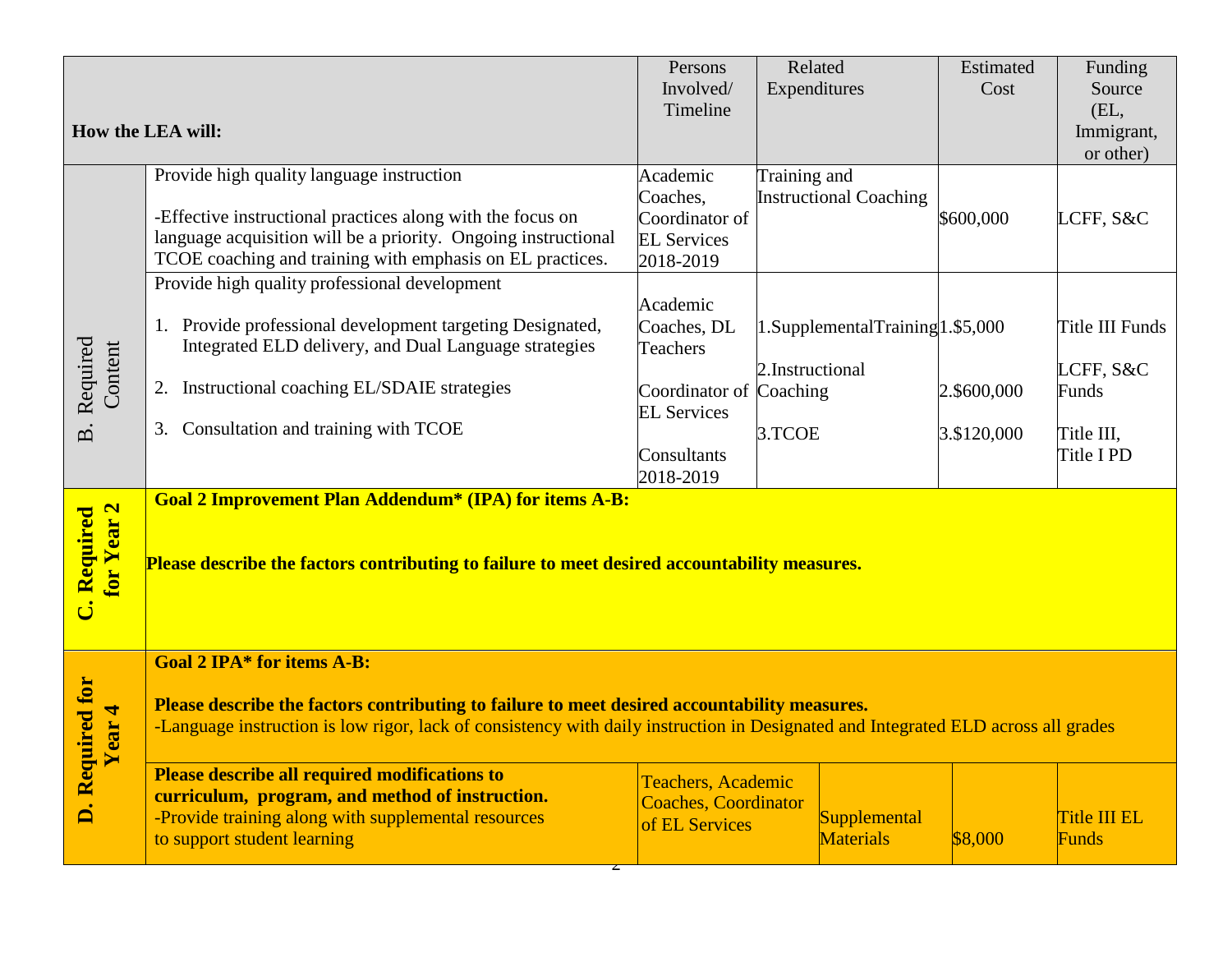|  | <b>Provide tools and resources to support language</b><br>instruction beyond the core programs | 2018-2019 |  |  |  |
|--|------------------------------------------------------------------------------------------------|-----------|--|--|--|
|--|------------------------------------------------------------------------------------------------|-----------|--|--|--|